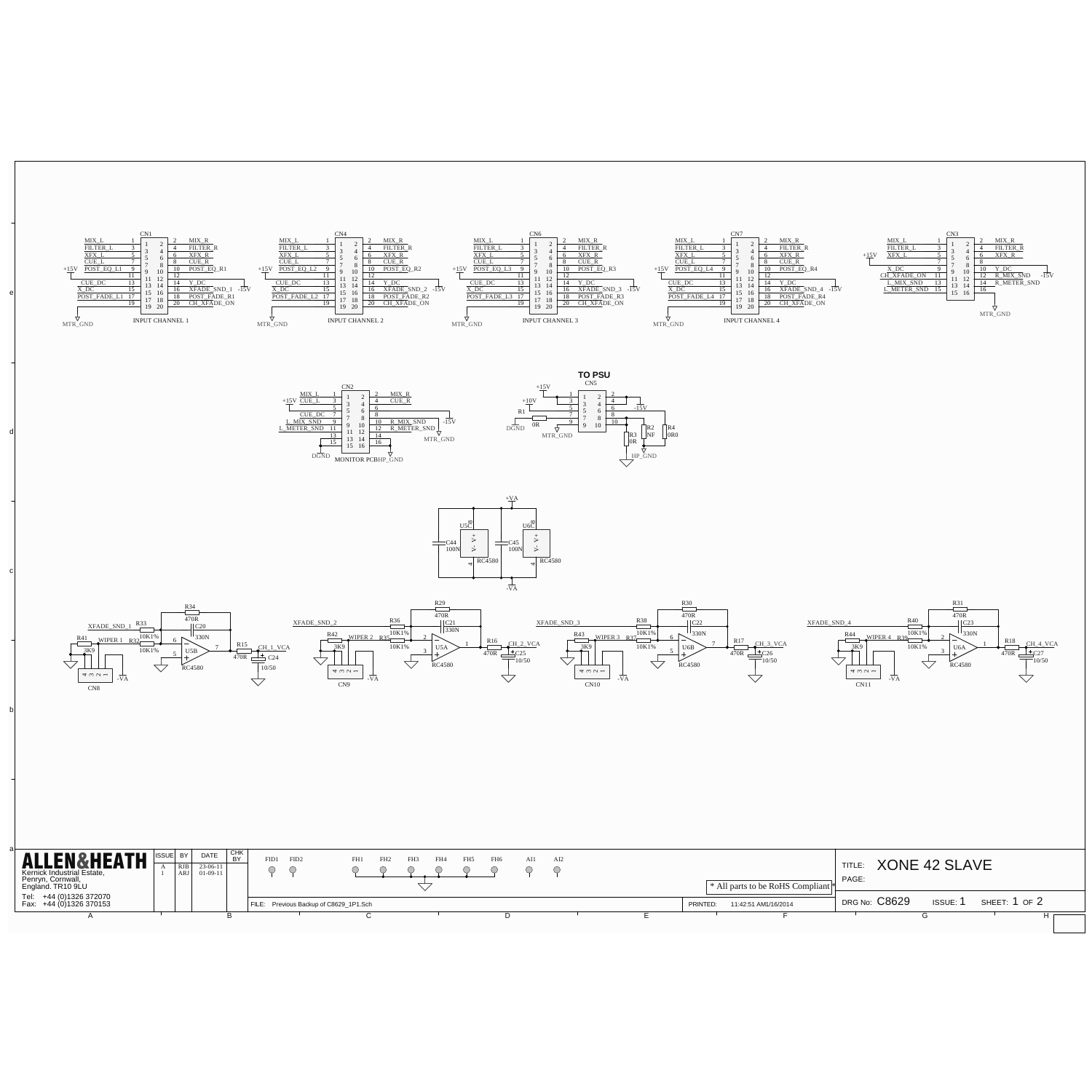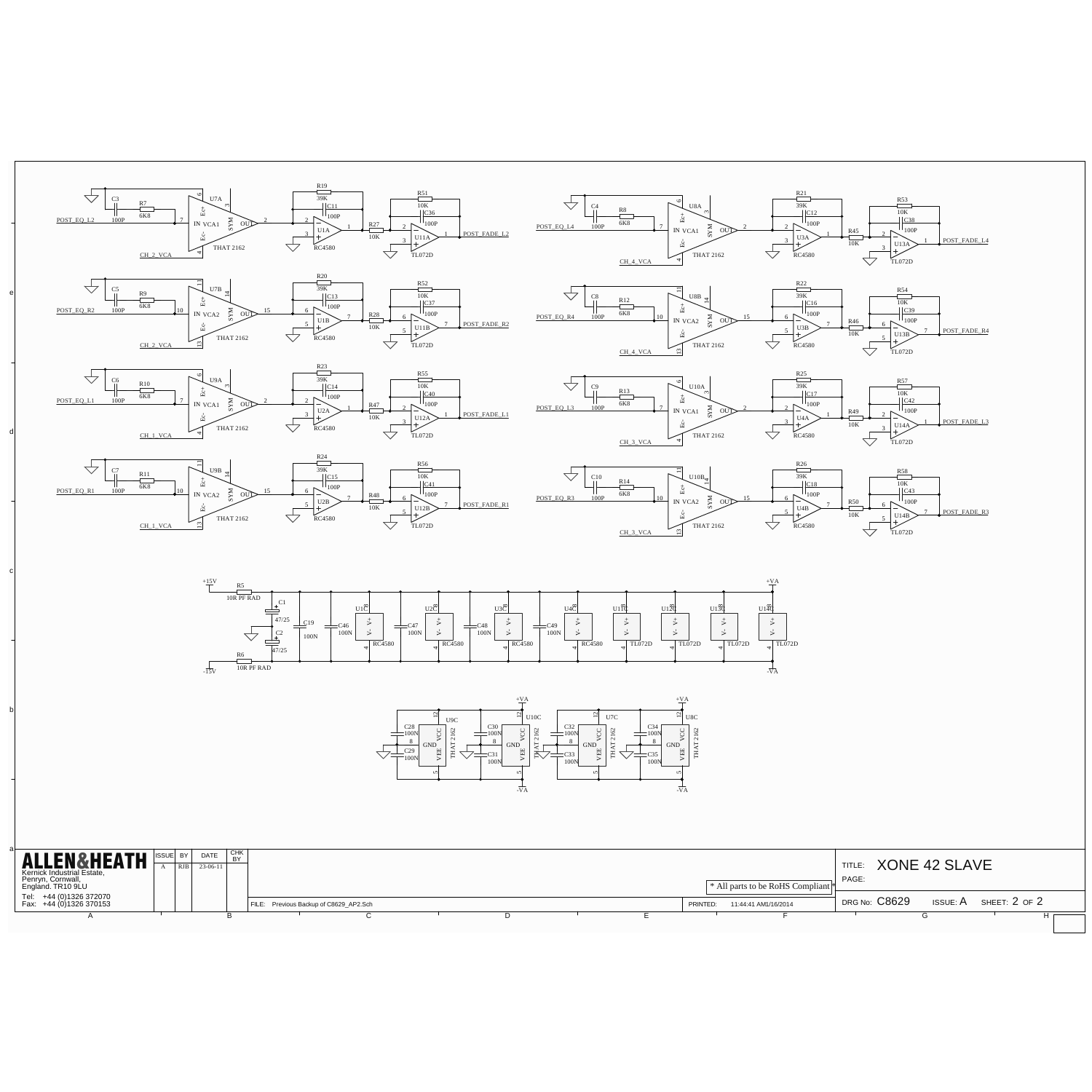| Designator       | Description                                                                  |
|------------------|------------------------------------------------------------------------------|
| AI1              | AI HOLE 3.1 mm                                                               |
| AI <sub>2</sub>  | AI HOLE 3.1 mm                                                               |
| C <sub>20</sub>  | CAPACITOR CERAMIC SMD0805 330N (AF5070)                                      |
| C <sub>21</sub>  | CAPACITOR CERAMIC SMD0805 330N (AF5070)                                      |
| C22              | CAPACITOR CERAMIC SMD0805 330N (AF5070)                                      |
| C <sub>23</sub>  | CAPACITOR CERAMIC SMD0805 330N (AF5070)                                      |
| C <sub>24</sub>  | CAPACITOR ELECTROLYTIC 10uF 50V (AF0214)                                     |
| C <sub>25</sub>  | CAPACITOR ELECTROLYTIC 10uF 50V (AF0214)                                     |
| C26              | CAPACITOR ELECTROLYTIC 10uF 50V (AF0214)                                     |
| C27              | CAPACITOR ELECTROLYTIC 10uF 50V (AF0214)                                     |
| C44              | CAPACITOR CERAMIC SMD0805 100N 50V (AF2851)                                  |
| C45              | CAPACITOR CERAMIC SMD0805 100N 50V (AF2851)                                  |
| CN <sub>1</sub>  | Connector IDC, Molex Type 0.1" Pitch 10x2 pins (AL4042)                      |
|                  |                                                                              |
| CN <sub>2</sub>  | Connector IDC, Molex Type 0.1" Pitch 8x2 pins Female Straight Keyed (AL4740) |
| CN <sub>3</sub>  | Connector IDC, Molex Type 0.1" Pitch 8x2 pins Female Straight Keyed (AL4740) |
| CN <sub>4</sub>  | Connector IDC, Molex Type 0.1" Pitch 10x2 pins (AL4042)                      |
| CN <sub>5</sub>  | <b>Connector Harness Transition 5x2</b>                                      |
| CN <sub>6</sub>  | Connector IDC, Molex Type 0.1" Pitch 10x2 pins (AL4042)                      |
| CN7              | Connector IDC, Molex Type 0.1" Pitch 10x2 pins (AL4042)                      |
| CN8              | Connector IDC, Molex Type 0.1" Pitch SIL 4 pins (AL3813)                     |
| CN <sub>9</sub>  | Connector IDC, Molex Type 0.1" Pitch SIL 4 pins (AL3813)                     |
| <b>CN10</b>      | Connector IDC, Molex Type 0.1" Pitch SIL 4 pins (AL3813)                     |
| <b>CN11</b>      | Connector IDC, Molex Type 0.1" Pitch SIL 4 pins (AL3813)                     |
| FH <sub>1</sub>  | FIXING HOLE 3.2mm WITH PAD                                                   |
| FH <sub>2</sub>  | FIXING HOLE 3.2mm WITH PAD                                                   |
| FH <sub>3</sub>  | FIXING HOLE 3.2mm WITH PAD                                                   |
| FH <sub>4</sub>  | FIXING HOLE 3.2mm WITH PAD                                                   |
| FH <sub>5</sub>  | FIXING HOLE 3.2mm WITH PAD                                                   |
| FH <sub>6</sub>  | FIXING HOLE 3.2mm WITH PAD                                                   |
| FID1             | <b>SMD FIDUCIAL</b>                                                          |
| FID <sub>2</sub> | <b>SMD FIDUCIAL</b>                                                          |
| R <sub>1</sub>   | RESISTOR CARBON SMD0805 0R0 5% (AC2838)                                      |
| R <sub>2</sub>   | RESISTOR SMD NOT FITTED 0805                                                 |
| R <sub>3</sub>   | RESISTOR CARBON SMD0805 0R0 5% (AC2838)                                      |
| R4               | RESISTOR CARBON SMD0805 0R0 5% (AC2838)                                      |
| R <sub>15</sub>  | RESISTOR CARBON SMD0805 470R 5% (AC3034)                                     |
| R <sub>16</sub>  | RESISTOR CARBON SMD0805 470R 5% (AC3034)                                     |
| R <sub>17</sub>  | RESISTOR CARBON SMD0805 470R 5% (AC3034)                                     |
| R <sub>18</sub>  | RESISTOR CARBON SMD0805 470R 5% (AC3034)                                     |
| R <sub>29</sub>  | RESISTOR CARBON SMD0805 470R 5% (AC3034)                                     |
| R30              | RESISTOR CARBON SMD0805 470R 5% (AC3034)                                     |
| R31              | RESISTOR CARBON SMD0805 470R 5% (AC3034)                                     |
| R32              | RESISTOR METAL FILM SMD0805 10K 1% (AC2841)                                  |
| R33              | RESISTOR METAL FILM SMD0805 10K 1% (AC2841)                                  |
| R34              | RESISTOR CARBON SMD0805 470R 5% (AC3034)                                     |
| R35              | RESISTOR METAL FILM SMD0805 10K 1% (AC2841)                                  |
| R36              | RESISTOR METAL FILM SMD0805 10K 1% (AC2841)                                  |
| R37              | RESISTOR METAL FILM SMD0805 10K 1% (AC2841)                                  |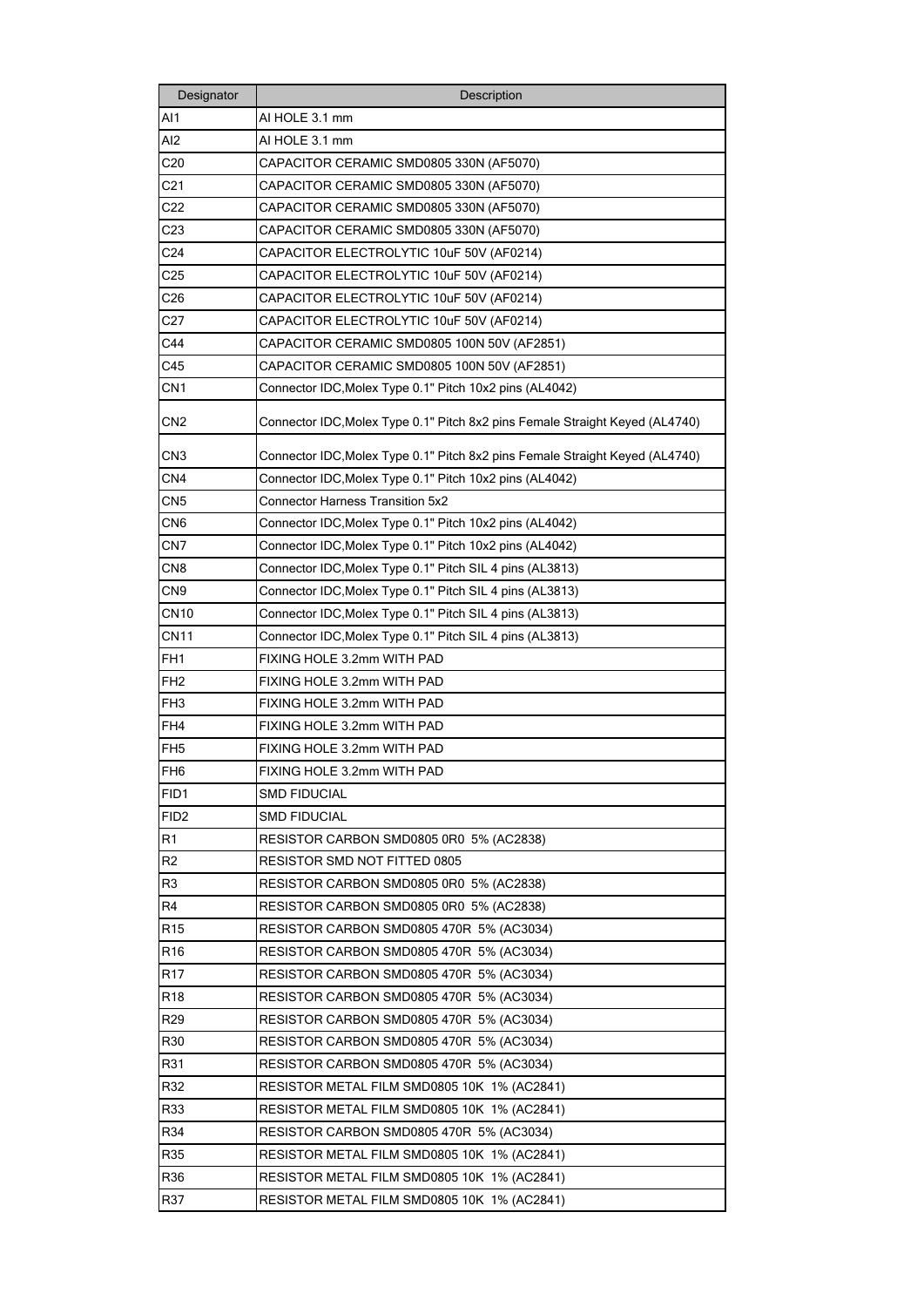| R38            | RESISTOR METAL FILM SMD0805 10K 1% (AC2841) |
|----------------|---------------------------------------------|
| R39            | RESISTOR METAL FILM SMD0805 10K 1% (AC2841) |
| R40            | RESISTOR METAL FILM SMD0805 10K 1% (AC2841) |
| R41            | RESISTOR CARBON SMD0805 3K9 5% (AC4105)     |
| R42            | RESISTOR CARBON SMD0805 3K9 5% (AC4105)     |
| R43            | RESISTOR CARBON SMD0805 3K9 5% (AC4105)     |
| R44            | RESISTOR CARBON SMD0805 3K9 5% (AC4105)     |
| U <sub>5</sub> | IC SMD DUAL OP-AMP RC4580 (AE6851)          |
| U6             | IC SMD DUAL OP-AMP RC4580 (AE6851)          |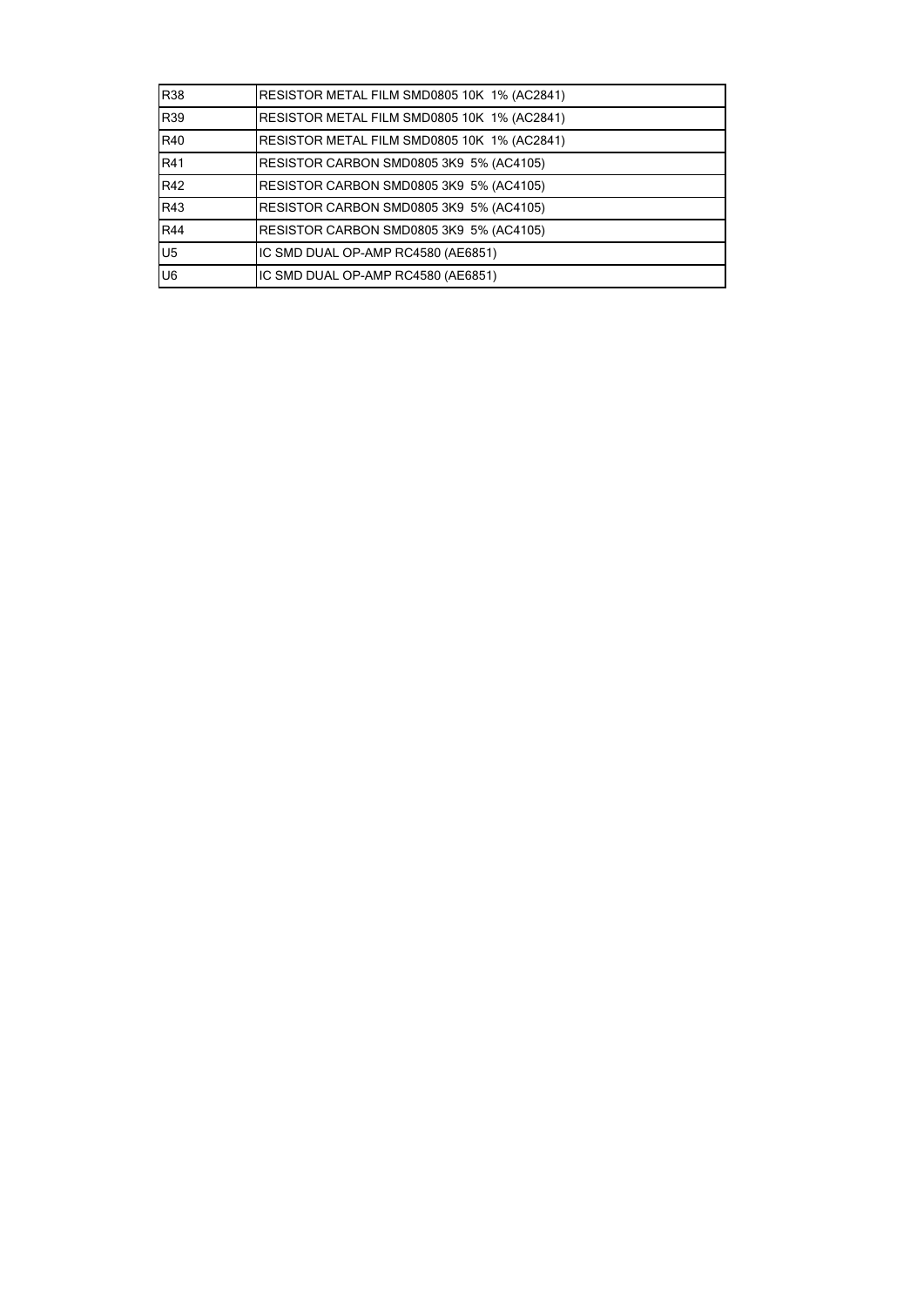| Designator      | Description                                            |
|-----------------|--------------------------------------------------------|
| C <sub>1</sub>  | CAPACITOR ELECTROLYTIC 47uF 25V (AF0208)               |
| C <sub>2</sub>  | CAPACITOR ELECTROLYTIC 47uF 25V (AF0208)               |
| C <sub>3</sub>  | CAPACITOR CERAMIC SMD0805 100P (AF2847)                |
| C4              | CAPACITOR CERAMIC SMD0805 100P (AF2847)                |
| C <sub>5</sub>  | CAPACITOR CERAMIC SMD0805 100P (AF2847)                |
| C6              | CAPACITOR CERAMIC SMD0805 100P (AF2847)                |
| C7              | CAPACITOR CERAMIC SMD0805 100P (AF2847)                |
| C8              | CAPACITOR CERAMIC SMD0805 100P (AF2847)                |
| C9              | CAPACITOR CERAMIC SMD0805 100P (AF2847)                |
| C10             | CAPACITOR CERAMIC SMD0805 100P (AF2847)                |
| C <sub>11</sub> | CAPACITOR CERAMIC SMD0805 100P (AF2847)                |
| C12             | CAPACITOR CERAMIC SMD0805 100P (AF2847)                |
| C13             | CAPACITOR CERAMIC SMD0805 100P (AF2847)                |
| C14             | CAPACITOR CERAMIC SMD0805 100P (AF2847)                |
| C <sub>15</sub> | CAPACITOR CERAMIC SMD0805 100P (AF2847)                |
| C <sub>16</sub> | CAPACITOR CERAMIC SMD0805 100P (AF2847)                |
| C <sub>17</sub> | CAPACITOR CERAMIC SMD0805 100P (AF2847)                |
| C <sub>18</sub> | CAPACITOR CERAMIC SMD0805 100P (AF2847)                |
| C19             | CAPACITOR CERAMIC SMD0805 100N (AF2851)                |
| C <sub>28</sub> | CAPACITOR CERAMIC SMD0805 100N 50V (AF2851)            |
| C29             | CAPACITOR CERAMIC SMD0805 100N 50V (AF2851)            |
| C30             | CAPACITOR CERAMIC SMD0805 100N 50V (AF2851)            |
| C31             | CAPACITOR CERAMIC SMD0805 100N 50V (AF2851)            |
| C32             | CAPACITOR CERAMIC SMD0805 100N 50V (AF2851)            |
| C33             | CAPACITOR CERAMIC SMD0805 100N 50V (AF2851)            |
| C34             | CAPACITOR CERAMIC SMD0805 100N 50V (AF2851)            |
| C35             | CAPACITOR CERAMIC SMD0805 100N 50V (AF2851)            |
| C36             | CAPACITOR CERAMIC SMD0805 100P (AF2847)                |
| C37             | CAPACITOR CERAMIC SMD0805 100P (AF2847)                |
| C38             | CAPACITOR CERAMIC SMD0805 100P (AF2847)                |
| C39             | CAPACITOR CERAMIC SMD0805 100P (AF2847)                |
| C40             | CAPACITOR CERAMIC SMD0805 100P (AF2847)                |
| C41             | CAPACITOR CERAMIC SMD0805 100P (AF2847)                |
| C42             | CAPACITOR CERAMIC SMD0805 100P (AF2847)                |
| C43             | CAPACITOR CERAMIC SMD0805 100P (AF2847)                |
| C46             | CAPACITOR CERAMIC SMD0805 100N 50V (AF2851)            |
| C47             | CAPACITOR CERAMIC SMD0805 100N 50V (AF2851)            |
| C48             | CAPACITOR CERAMIC SMD0805 100N 50V (AF2851)            |
| C49             | CAPACITOR CERAMIC SMD0805 100N 50V (AF2851)            |
| R <sub>5</sub>  | RESISTOR CARBON 10R PRE FORMED RADIAL 1/4W 5% (AC5077) |
| R <sub>6</sub>  | RESISTOR CARBON 10R PRE FORMED RADIAL 1/4W 5% (AC5077) |
| R7              | RESISTOR METAL FILM SMD0805 6K8 1% (AC3064)            |
| R8              | RESISTOR METAL FILM SMD0805 6K8 1% (AC3064)            |
| R9              | RESISTOR METAL FILM SMD0805 6K8 1% (AC3064)            |
| R <sub>10</sub> | RESISTOR METAL FILM SMD0805 6K8 1% (AC3064)            |
| R <sub>11</sub> | RESISTOR METAL FILM SMD0805 6K8 1% (AC3064)            |
| R <sub>12</sub> | RESISTOR METAL FILM SMD0805 6K8 1% (AC3064)            |
| R <sub>13</sub> | RESISTOR METAL FILM SMD0805 6K8 1% (AC3064)            |
| R <sub>14</sub> | RESISTOR METAL FILM SMD0805 6K8 1% (AC3064)            |